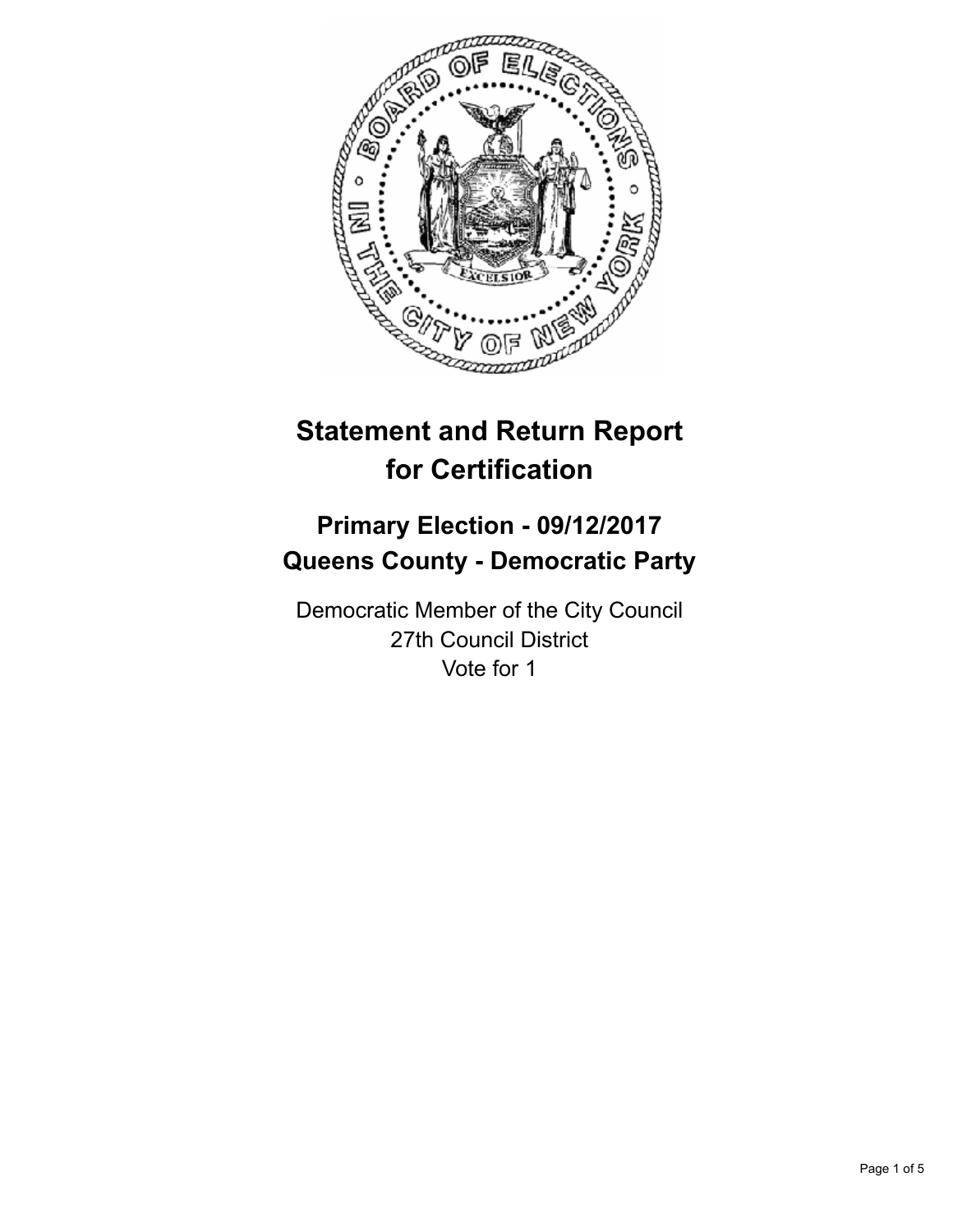

### **Assembly District 24**

| <b>PUBLIC COUNTER</b>                                    | 61 |
|----------------------------------------------------------|----|
| <b>MANUALLY COUNTED EMERGENCY</b>                        | 0  |
| ABSENTEE / MILITARY                                      |    |
| <b>AFFIDAVIT</b>                                         | 0  |
| <b>Total Ballots</b>                                     | 62 |
| Less - Inapplicable Federal/Special Presidential Ballots | 0  |
| <b>Total Applicable Ballots</b>                          | 62 |
| I. DANEEK MILLER                                         | 26 |
| <b>ANTHONY RIVERS</b>                                    | 18 |
| MIRZA M SAIFULLAH (WRITE-IN)                             |    |
| MOHAMMAD T. RAHMAN (WRITE-IN)                            | 5  |
| UNATTRIBUTABLE WRITE-IN (WRITE-IN)                       | 1  |
| <b>Total Votes</b>                                       | 51 |
| Unrecorded                                               | 11 |

### **Assembly District 29**

| PUBLIC COUNTER                                           | 3,497 |
|----------------------------------------------------------|-------|
| <b>MANUALLY COUNTED EMERGENCY</b>                        | 0     |
| ABSENTEE / MILITARY                                      | 161   |
| <b>AFFIDAVIT</b>                                         | 29    |
| <b>Total Ballots</b>                                     | 3,687 |
| Less - Inapplicable Federal/Special Presidential Ballots | 0     |
| <b>Total Applicable Ballots</b>                          | 3,687 |
| I. DANEEK MILLER                                         | 2,759 |
| <b>ANTHONY RIVERS</b>                                    | 737   |
| ADRIENNE ADAMS (WRITE-IN)                                |       |
| ALICIA HYNDMAN (WRITE-IN)                                | 1     |
| MOHAMMAD T RAHMAN (WRITE-IN)                             | 1     |
| MOHAMMAD T. RAHMAN (WRITE-IN)                            | 18    |
| RICHARD DAVID (WRITE-IN)                                 | 2     |
| UNATTRIBUTABLE WRITE-IN (WRITE-IN)                       | 10    |
| <b>Total Votes</b>                                       | 3,529 |
| Unrecorded                                               | 158   |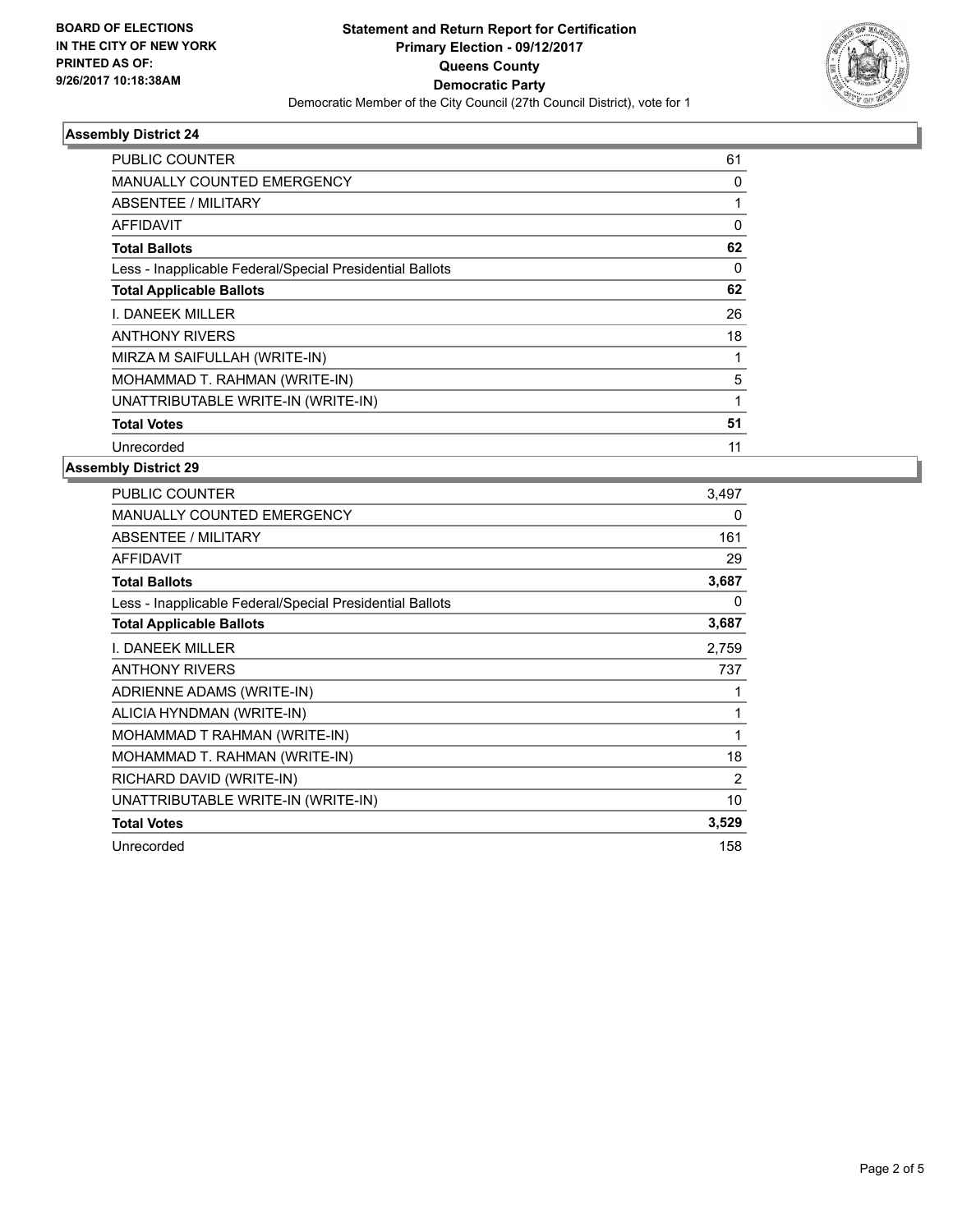

### **Assembly District 32**

| <b>PUBLIC COUNTER</b>                                    | 1,242          |
|----------------------------------------------------------|----------------|
| <b>MANUALLY COUNTED EMERGENCY</b>                        | 0              |
| <b>ABSENTEE / MILITARY</b>                               | 39             |
| <b>AFFIDAVIT</b>                                         | 7              |
| <b>Total Ballots</b>                                     | 1,288          |
| Less - Inapplicable Federal/Special Presidential Ballots | 0              |
| <b>Total Applicable Ballots</b>                          | 1,288          |
| <b>I. DANEEK MILLER</b>                                  | 933            |
| <b>ANTHONY RIVERS</b>                                    | 269            |
| ADRIENNE ADAMS (WRITE-IN)                                | 5              |
| CARL DEHANCY JR. (WRITE-IN)                              | 1              |
| HETTIE POWELL (WRITE-IN)                                 | 3              |
| JOSEPH MARTHONE (WRITE-IN)                               | 1              |
| RICHARD DAVID (WRITE-IN)                                 | 3              |
| ROBERT S. BUSBY JR. (WRITE-IN)                           | 1              |
| TIERIAN LANNISTER (WRITE-IN)                             | 1              |
| UNATTRIBUTABLE WRITE-IN (WRITE-IN)                       | $\overline{2}$ |
| VIVIAN COOK (WRITE-IN)                                   | $\overline{2}$ |
| <b>Total Votes</b>                                       | 1,221          |
| Unrecorded                                               | 67             |

### **Assembly District 33**

| <b>PUBLIC COUNTER</b>                                    | 5,581 |
|----------------------------------------------------------|-------|
| <b>MANUALLY COUNTED EMERGENCY</b>                        | 0     |
| <b>ABSENTEE / MILITARY</b>                               | 191   |
| <b>AFFIDAVIT</b>                                         | 16    |
| <b>Total Ballots</b>                                     | 5,788 |
| Less - Inapplicable Federal/Special Presidential Ballots | 0     |
| <b>Total Applicable Ballots</b>                          | 5,788 |
| <b>I. DANEEK MILLER</b>                                  | 4,401 |
| <b>ANTHONY RIVERS</b>                                    | 1,213 |
| DYMITRIA ETIENNE (WRITE-IN)                              | 1     |
| JASMINE R. BROWN (WRITE-IN)                              | 1     |
| JOANNE E. FLOWERS (WRITE-IN)                             | 1     |
| MARIE GINA FAUSTIN (WRITE-IN)                            | 1     |
| MICHAEL KING (WRITE-IN)                                  | 1     |
| <b>NANTASHE WILLIAMS (WRITE-IN)</b>                      | 1     |
| UNATTRIBUTABLE WRITE-IN (WRITE-IN)                       | 1     |
| UNCOUNTED WRITE-IN PER STATUTE (WRITE-IN)                | 1     |
| <b>Total Votes</b>                                       | 5,622 |
| Unrecorded                                               | 166   |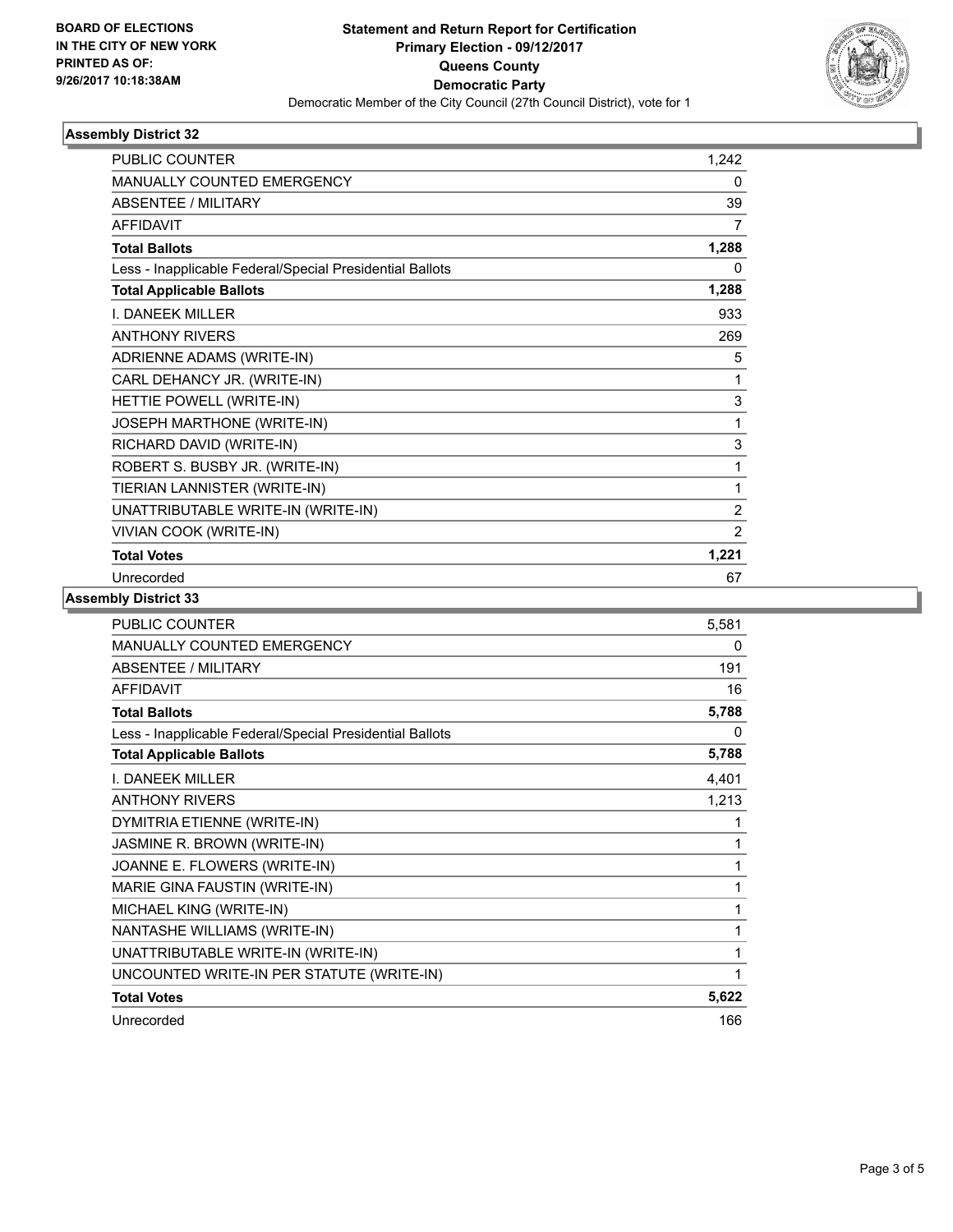

### **Total for Democratic Member of the City Council (27th Council District) - Queens County**

| <b>PUBLIC COUNTER</b>                                    | 10,381       |
|----------------------------------------------------------|--------------|
| MANUALLY COUNTED EMERGENCY                               | 0            |
| ABSENTEE / MILITARY                                      | 392          |
| <b>AFFIDAVIT</b>                                         | 52           |
| <b>Total Ballots</b>                                     | 10,825       |
| Less - Inapplicable Federal/Special Presidential Ballots | 0            |
| <b>Total Applicable Ballots</b>                          | 10,825       |
| <b>I. DANEEK MILLER</b>                                  | 8,119        |
| <b>ANTHONY RIVERS</b>                                    | 2,237        |
| ADRIENNE ADAMS (WRITE-IN)                                | 6            |
| ALICIA HYNDMAN (WRITE-IN)                                | $\mathbf{1}$ |
| CARL DEHANCY JR. (WRITE-IN)                              | $\mathbf{1}$ |
| DYMITRIA ETIENNE (WRITE-IN)                              | 1            |
| HETTIE POWELL (WRITE-IN)                                 | 3            |
| JASMINE R. BROWN (WRITE-IN)                              | 1            |
| JOANNE E. FLOWERS (WRITE-IN)                             | $\mathbf 1$  |
| <b>JOSEPH MARTHONE (WRITE-IN)</b>                        | 1            |
| MARIE GINA FAUSTIN (WRITE-IN)                            | 1            |
| MICHAEL KING (WRITE-IN)                                  | $\mathbf{1}$ |
| MIRZA M SAIFULLAH (WRITE-IN)                             | $\mathbf{1}$ |
| MOHAMMAD T RAHMAN (WRITE-IN)                             | 1            |
| MOHAMMAD T. RAHMAN (WRITE-IN)                            | 23           |
| NANTASHE WILLIAMS (WRITE-IN)                             | 1            |
| RICHARD DAVID (WRITE-IN)                                 | 5            |
| ROBERT S. BUSBY JR. (WRITE-IN)                           | $\mathbf{1}$ |
| TIERIAN LANNISTER (WRITE-IN)                             | 1            |
| UNATTRIBUTABLE WRITE-IN (WRITE-IN)                       | 14           |
| UNCOUNTED WRITE-IN PER STATUTE (WRITE-IN)                | 1            |
| VIVIAN COOK (WRITE-IN)                                   | 2            |
| <b>Total Votes</b>                                       | 10,423       |
| Unrecorded                                               | 402          |